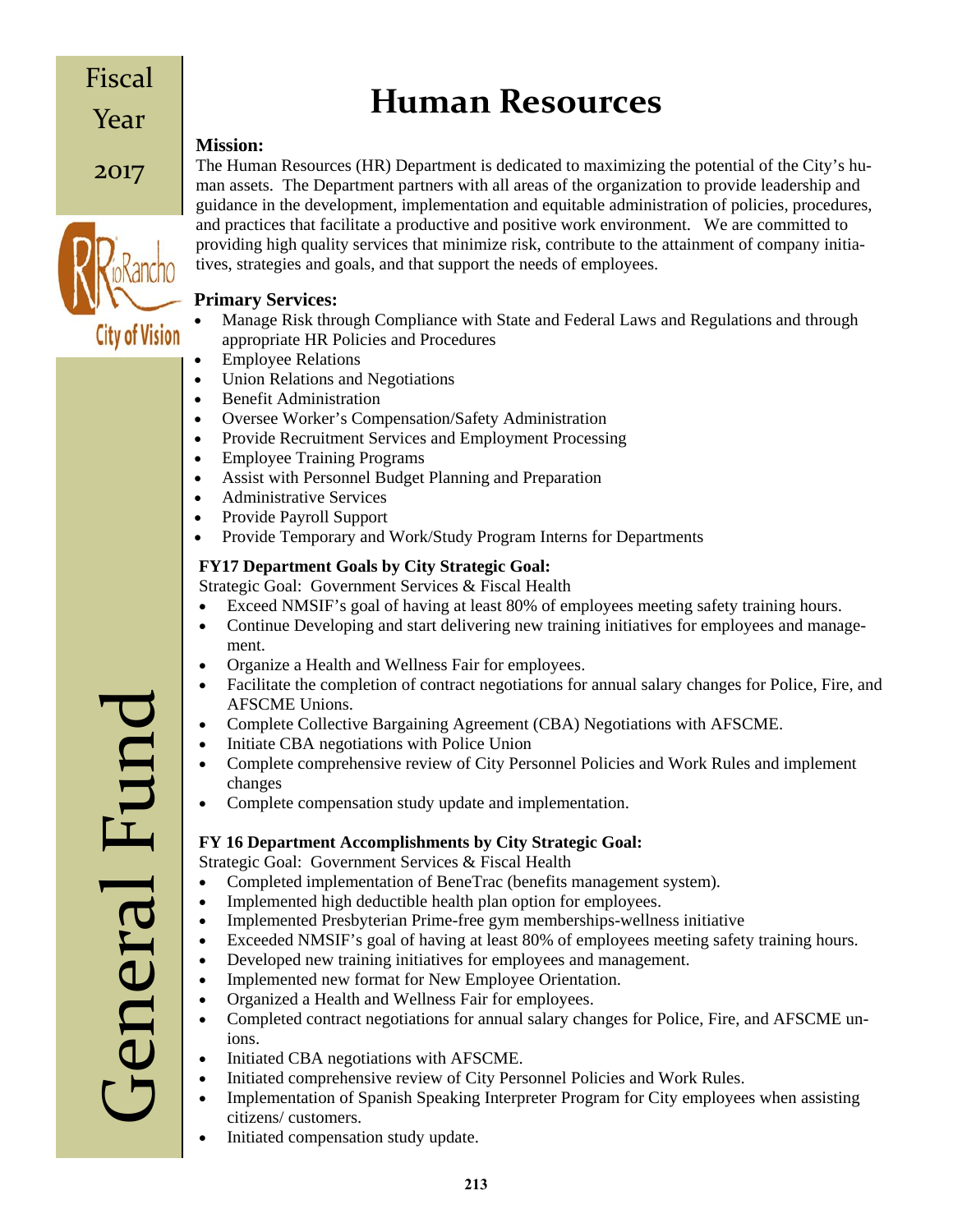| Fiscal  | <b>HUMAN RESOURCES</b>                                                                                            |          |         |        |        |  |  |  |  |  |
|---------|-------------------------------------------------------------------------------------------------------------------|----------|---------|--------|--------|--|--|--|--|--|
| Year    | Performance Indicators                                                                                            |          |         |        |        |  |  |  |  |  |
|         |                                                                                                                   |          |         |        |        |  |  |  |  |  |
| 2017    |                                                                                                                   | 2014     | 2015    | 2016   | 2017   |  |  |  |  |  |
|         | <b>INDICATORS</b>                                                                                                 | Actual   | Actual  | Target | Target |  |  |  |  |  |
|         |                                                                                                                   |          |         |        |        |  |  |  |  |  |
|         | Service: Provide Recruitment Services and Employment Processing                                                   |          |         |        |        |  |  |  |  |  |
|         | % of positions filled from intemal candidates for fiscal year ending                                              | 31%      | 37%     | 38%    | 38%    |  |  |  |  |  |
|         | City of Vision June 30 (excluding Seasonals)<br>Turnover Rate for calendar year ending December 31 (excluding     |          |         |        |        |  |  |  |  |  |
|         | Seasonal)                                                                                                         | 16%      | 16%     | 17%    | 17%    |  |  |  |  |  |
|         |                                                                                                                   |          |         |        |        |  |  |  |  |  |
|         | Service: Employee Training Program                                                                                |          |         |        |        |  |  |  |  |  |
|         | Hours of Safety Training for the training contract year ending May 31                                             | 40,874   | 24,600  | 7,682* | 7,682* |  |  |  |  |  |
|         |                                                                                                                   |          |         |        |        |  |  |  |  |  |
|         | Service: Manage Risk                                                                                              |          |         |        |        |  |  |  |  |  |
|         | Lost time for Workers Comp for calendar year ending December 31                                                   | 278 days | 80 days | 130    | 130    |  |  |  |  |  |
|         | Number of Workers Comp injuries for calendar year ending December<br>31                                           | 65       | 50      | 78     | 78     |  |  |  |  |  |
|         |                                                                                                                   |          |         |        |        |  |  |  |  |  |
|         | * Based on Annual Requirement from NMML. Actual hours are always significantly higher due to Police & Fire safety |          |         |        |        |  |  |  |  |  |
|         | training needs.                                                                                                   |          |         |        |        |  |  |  |  |  |
|         |                                                                                                                   |          |         |        |        |  |  |  |  |  |
|         |                                                                                                                   |          |         |        |        |  |  |  |  |  |
| 田       |                                                                                                                   |          |         |        |        |  |  |  |  |  |
|         |                                                                                                                   |          |         |        |        |  |  |  |  |  |
|         |                                                                                                                   |          |         |        |        |  |  |  |  |  |
|         |                                                                                                                   |          |         |        |        |  |  |  |  |  |
|         |                                                                                                                   |          |         |        |        |  |  |  |  |  |
|         |                                                                                                                   |          |         |        |        |  |  |  |  |  |
|         |                                                                                                                   |          |         |        |        |  |  |  |  |  |
|         |                                                                                                                   |          |         |        |        |  |  |  |  |  |
|         |                                                                                                                   |          |         |        |        |  |  |  |  |  |
|         |                                                                                                                   |          |         |        |        |  |  |  |  |  |
| General |                                                                                                                   |          |         |        |        |  |  |  |  |  |
|         |                                                                                                                   |          |         |        |        |  |  |  |  |  |
|         |                                                                                                                   |          |         |        |        |  |  |  |  |  |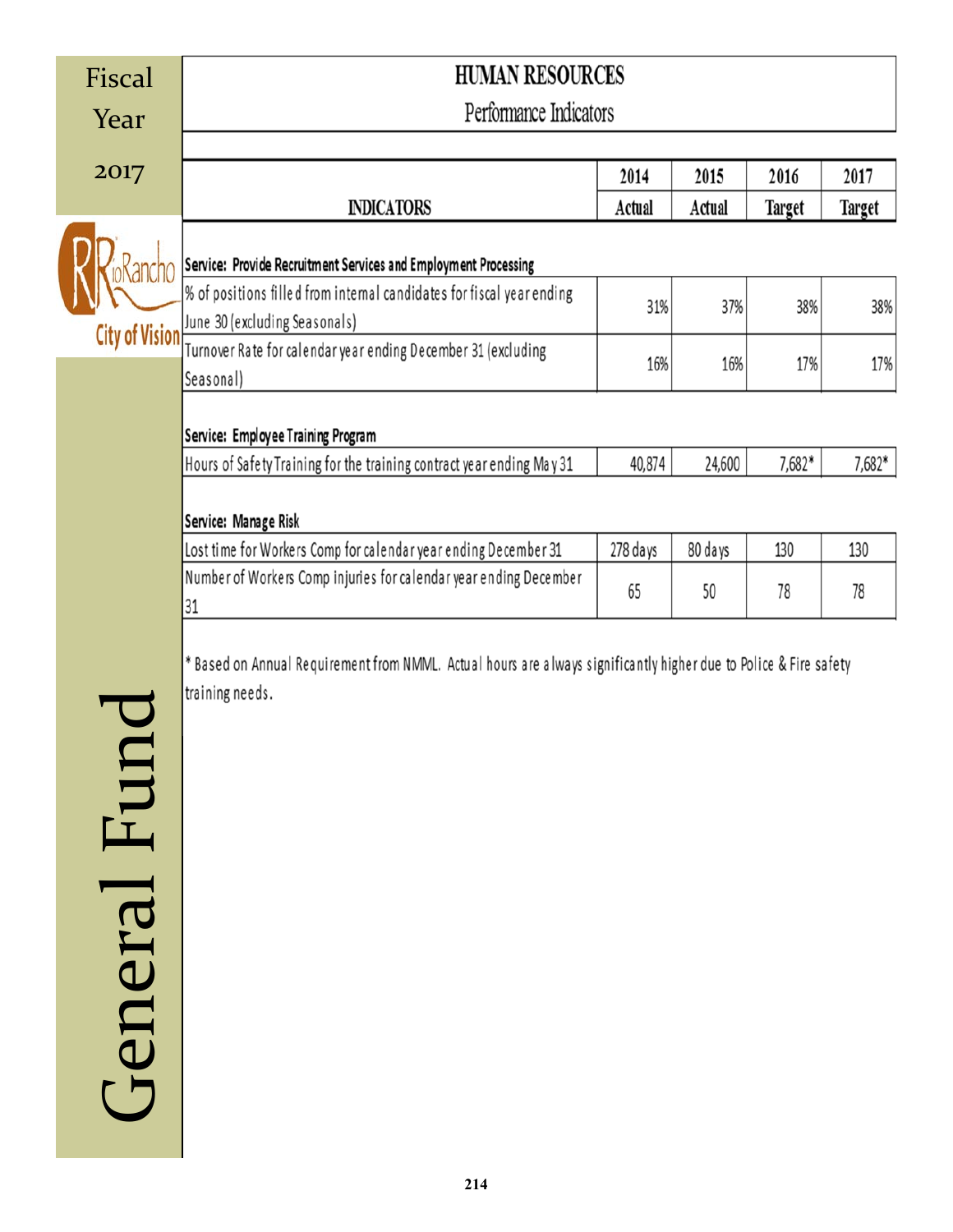